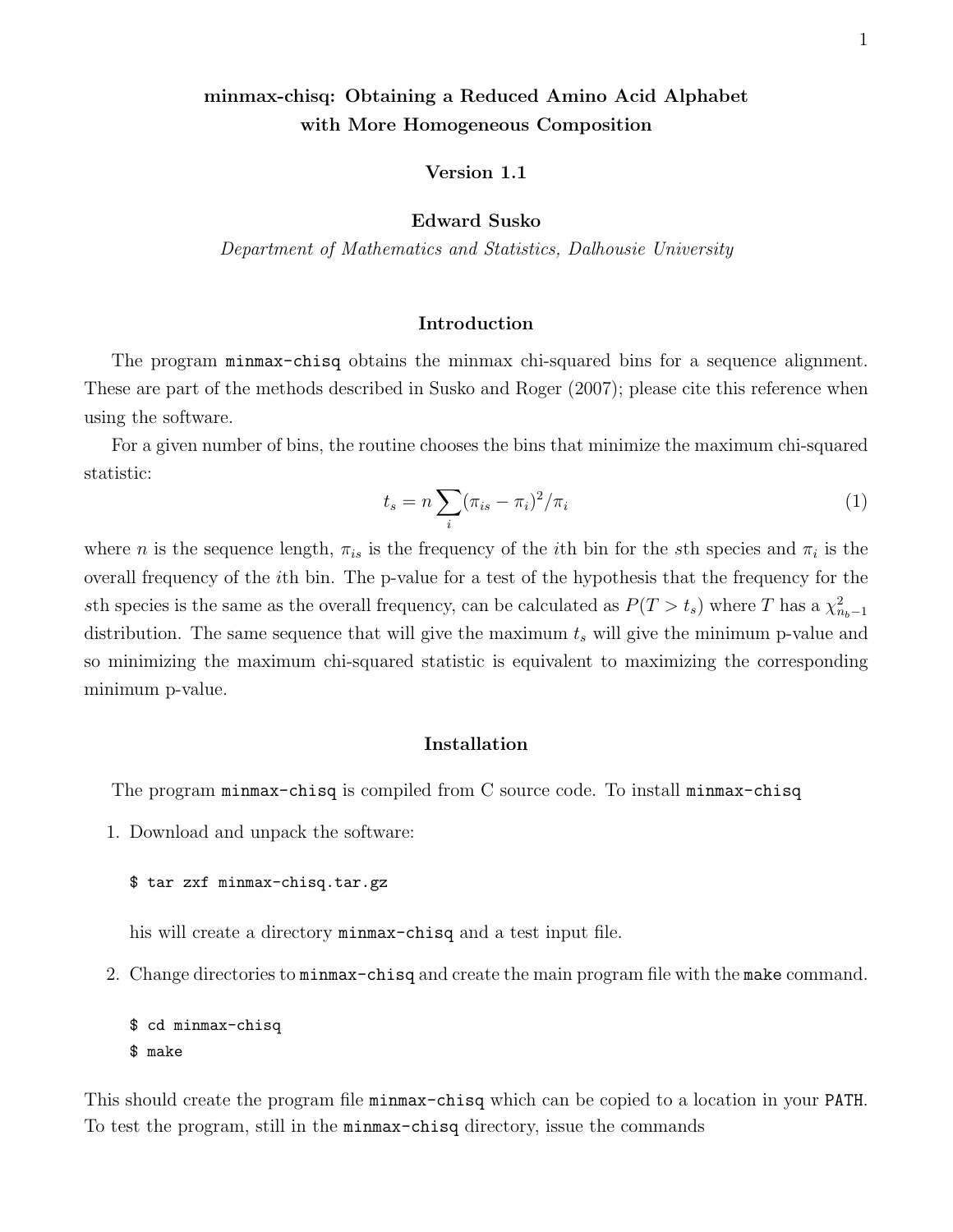#### \$ ./minmax-chisq -s33 -n1000 -obinfile.check < nematode.phy

The output should be comparable to the output in nematode-minmax.out. The output file binfile.check should be comparable to nematode-binfile.dat.

The source code has been compiled and tested using gcc version 4.2.3 on an Ubuntu Linux distribution (Release 8.04). While the program has not been tested on another platform, it should compile under any Linux distribution as well as Mac OS X.

### Usage

The program can be run at the command line with the command

### \$ minmax-chisq [options] < seqfile

Here seqfile is the name of the file containing the sequence data. The file should conform to PHYLIP standards for input with 10 character long names padded by blanks. The names should match the names used in the input treefile. Input can be either interleaved or sequential with one caveat: The lines 2 through  $m + 2$ , where m is the number of taxa, must contain the name of taxa followed by sequence data. For instance the start of a sequence file might be

6 3414 Homsa ANLLLLIVPI LI... Phovi **INIISLIIPI LL...** ... but not 6 3414 Homsa ANLLLLIVPI LI... Phovi INIISLIIPI LL... ...

> which would be allowed under the sequential format by PHYLIP. The options are specified on the command line starting with '-'. For instance, the test example,

```
$ ./minmax-chisq -s33 -n1000 -obinfile.check < nematode.phy
```
indicates that the starting seed for random starting bins is 33, that 1000 choices of random starting bins should be tried and that the optimal bins should be output to binfile.check.

The options are

<sup>-</sup>l number. The first number of bins to consider. The default value is 2.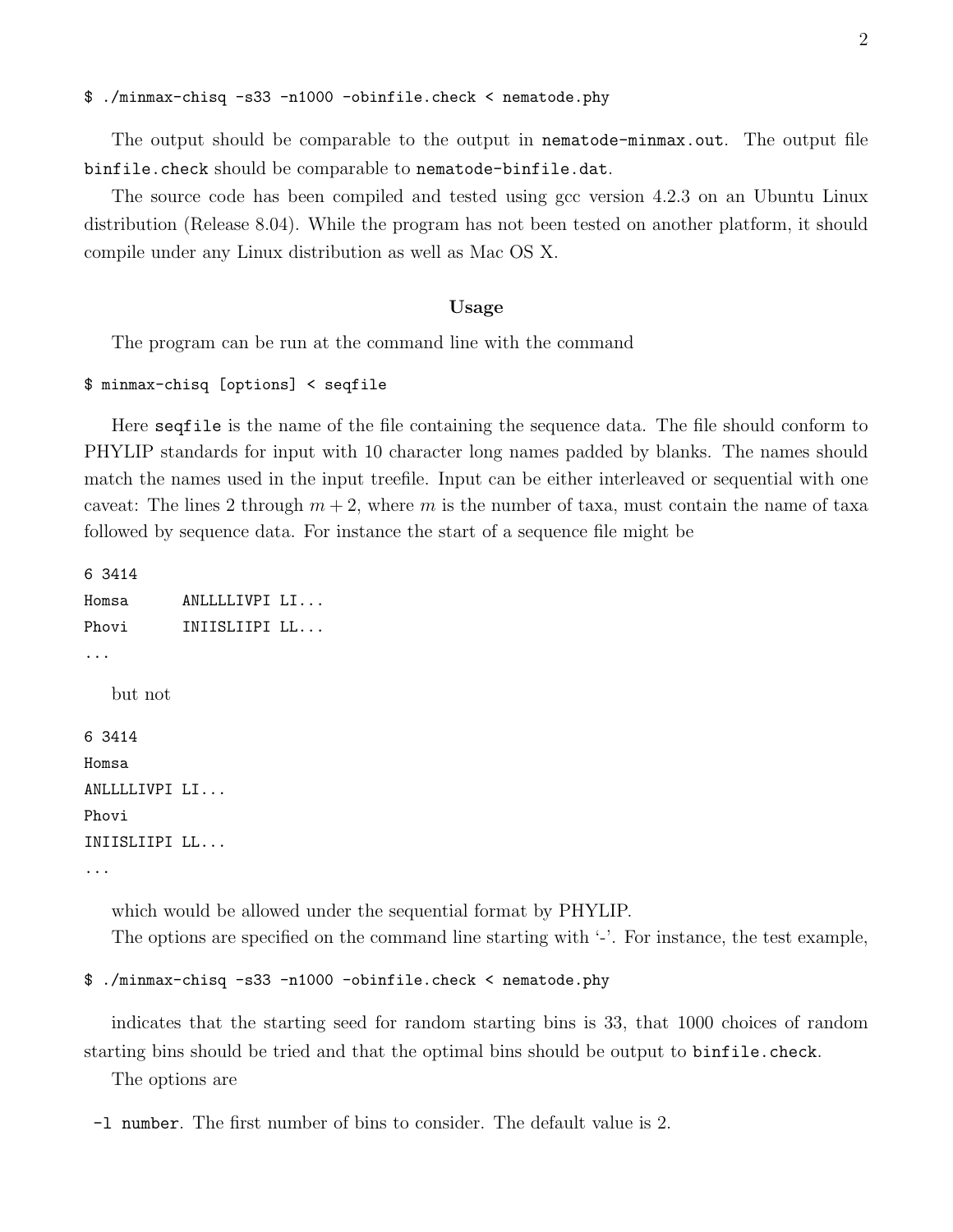-u number. The last number of bins to consider. The default value is 20. Jointly, -l and -u indicate what numbers of bins to consider. For instance,

\$ minmax-chisq -l3 -u3 < nematode.phy

obtains the minmax chi-squared bins when the number of bins is 3. the default is to obtain the minmax chi-squared bins for every possible choice of numbers of bins from 2 through 20.

-o filename. The file to output bins to. the default is to output to the screen, which should be sufficient for a single choice of bins. The output format has one line for each choice of the number of bins. The *i*th lines gives the optimal bins for the *i*th choice of the number of bins. For instance, the call

\$ minmax-chisq -s33 -n1000 -l3 -u5 -obinfile.check < nematode.phy

indicates that the choices for the number of bins are 3,4 and 5. The second line of binfile.check contains the optimal bins when there are 4 bins.

Each line of the output file gives the optimal bins. These are indicated by a row of 20 integer codes, one for each amino acid, indicating the bin that amino acid is in. Amino acids are ordered alphabetically:

alanine, arginine, asparagine, aspartic, cysteine, glutamine, glutamic, glycine, histidine, isoleucine, leucine, lysine, methionine, phenylalanine, proline, serine, threonine, tryptophan, tyrosine, valine

which is the same ordering used by most phylogenetic packages including PAML, PHYLIP and TREE-PUZZLE.

As an example, the call

```
$ minmax-chisq -s33 -n1000 -l3 -u5 -obinfile.check < nematode.phy
```
had, with the exception of the first line, the output file binfile.check,

A R N D C Q E G H I L K M F P S T W Y V 0 2 1 1 2 2 0 0 0 1 1 2 0 0 0 1 1 0 0 1 1 3 0 2 3 3 2 0 1 1 1 3 1 1 1 0 0 1 0 1 1 0 3 1 0 0 4 3 3 1 1 0 1 1 1 2 2 2 2 1

We see that the optimal solution for 4 bins, given in the second row, had the amino acids arginine  $(R)$ , cysteine  $(C)$ , glutamine  $(Q)$  and lysine  $(K)$  in the same bin, labeled 3.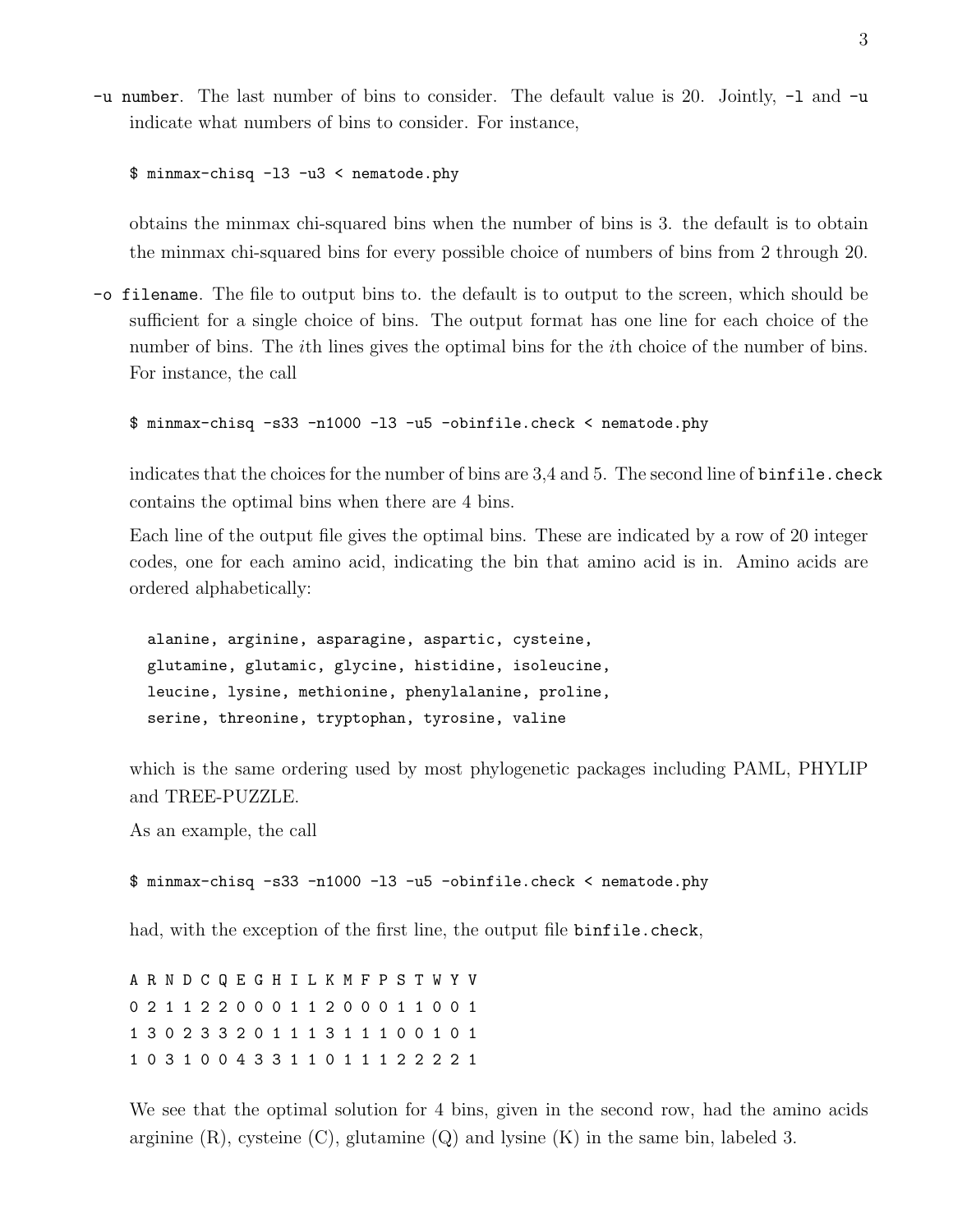-i filename. The file with starting bins. This should have one line for each choice of the number of bins. For instance, if the program was called with

\$ minmax-chisq -s33 -n1000 -l3 -u5 -ibinfile.in < nematode.phy

The second line of the file binfile.in should have the starting bins when there are four bins. The format for these is the same as for the output bins. There should be twenty entries, the ith entry indicating the bin that the ith amino acid corresponds to. Bins should be labeled from 0 to  $m-1$ , where m is the number of bins for the line.

If an input file is not given the routine chooses starting bins randomly.

- -n number. The number of random choices of bins to consider for each bin size. The default is 1000. The routine uses bin rearrangements, exchanging items from one bin to another, to improve upon an initial guess at the optimal number of bins. This strategy is not guaranteed to give the optimal choice and so it is valuable to try a number of different starting choices.
- -s seed. An integer giving the starting seed for any random generation done by the program. By default this is 42.

## Output to the Screen

In the case that an output file for the bins is specified, one line of output is given for each choice of the number of bins. The first number indicated is the number of bins and the second number is the smallest p-value, across species, for chi-squared tests of homogeneity using this choice of bins. For instance, the output from

```
$ ./minmax-chisq -s33 -n1000 -l2 -u4 -obinfile.check < nematode.phy
2 0.55297
3 0.44757
4 0.39179
```
indicates that the minimum p-values for 2,3 and 4 bins were all bigger than 0.35, implying that there is no indication of compositional heterogeneity for these choices of bins.

If no output file for bins is indicated, these will also be output to the screen. For instance, the previous example had the output

\$ ./minmax-chisq -s33 -n1000 -l2 -u4 < nematode.phy 2 0.55297 0 0 1 0 0 1 1 0 1 0 0 1 0 0 1 0 0 1 1 1 3 0.44757 0 2 1 1 2 2 2 0 0 1 1 2 0 0 0 1 1 1 0 1 4 0.39179 1 2 0 3 2 2 3 0 1 1 1 0 1 1 1 0 0 2 2 1